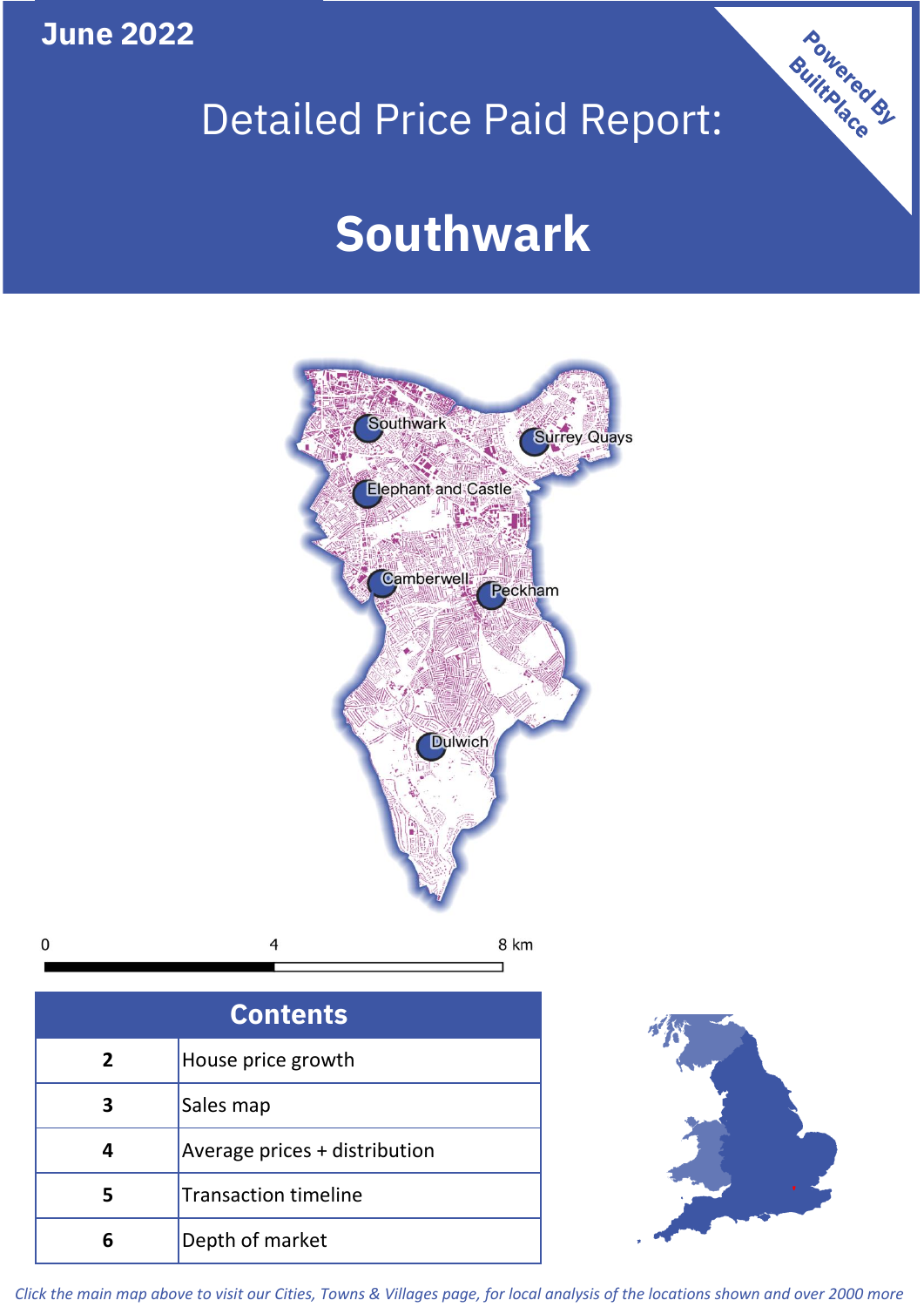#### **Headline Data**

|                     | <b>Current level</b> | 3 month | <b>Annual</b> | 5 year   | 10 year |
|---------------------|----------------------|---------|---------------|----------|---------|
| <b>House prices</b> | £527,636             | 2.2%    | 0.9%          | 3.3%     | 67.0%   |
| <b>Transactions</b> | 3,022                | $-6.8%$ | 28.7%         | $-15.2%$ | $-7.2%$ |

## **House Price Growth (April 2022 data)**

#### *Annual Change in House Prices*



House prices in Southwark grew by 0.9% in the 12 months to April 2022 (based on 3-month smoothed data). By comparison national house prices grew by 10.7% and prices in London grew by 6.7% over the same period.

Southwark house prices are now 76.0% above their previous peak in 2007, compared to +76.7% for London and +52.9% across England.



#### *Year-To-Date Change in House Prices, December to April*

Local prices have grown by 3.8% in 2022 so far, compared to a fall of 0.7% over the same period last year.

#### *Source: OS OpenData; UK House Price Index (Contains HM Land Registry data © Crown copyright)*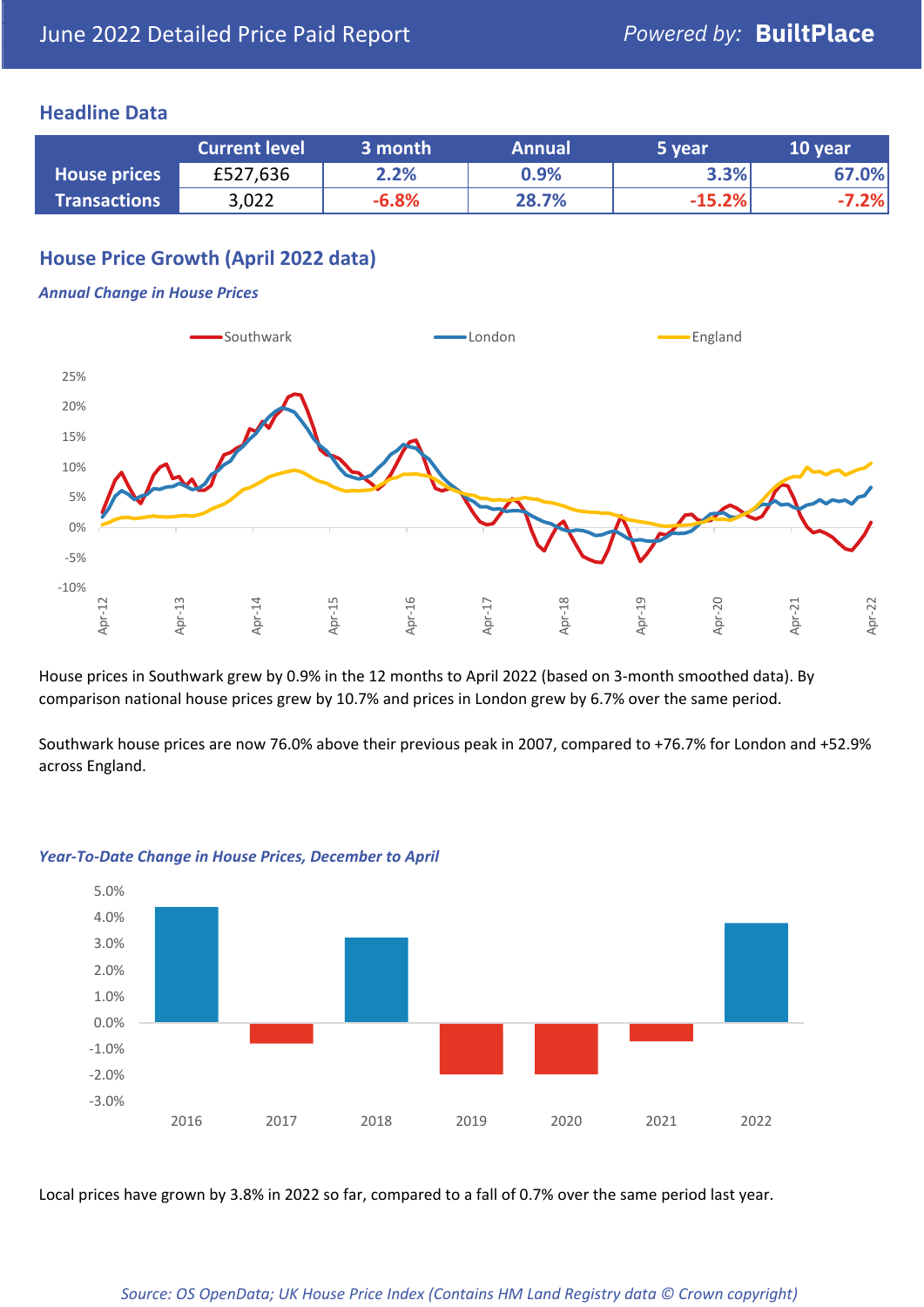## **House Price Map**

*12 months to April 2022*



*Each point is one postcode, coloured by the average value relative to all sales in this local authority (price bands are LA-specific quintiles).*

## **Map Key**

| Min      | <b>Max</b> |                            |
|----------|------------|----------------------------|
| Up to    | £361,000   | 1st quintile / lowest 20%  |
| £361,000 | £467,000   | 2nd quintile               |
| £467,000 | £609,000   | 3rd quintile               |
| £609,000 | £873,000   | 4th quintile               |
| £873,000 | and over   | 5th quintile / highest 20% |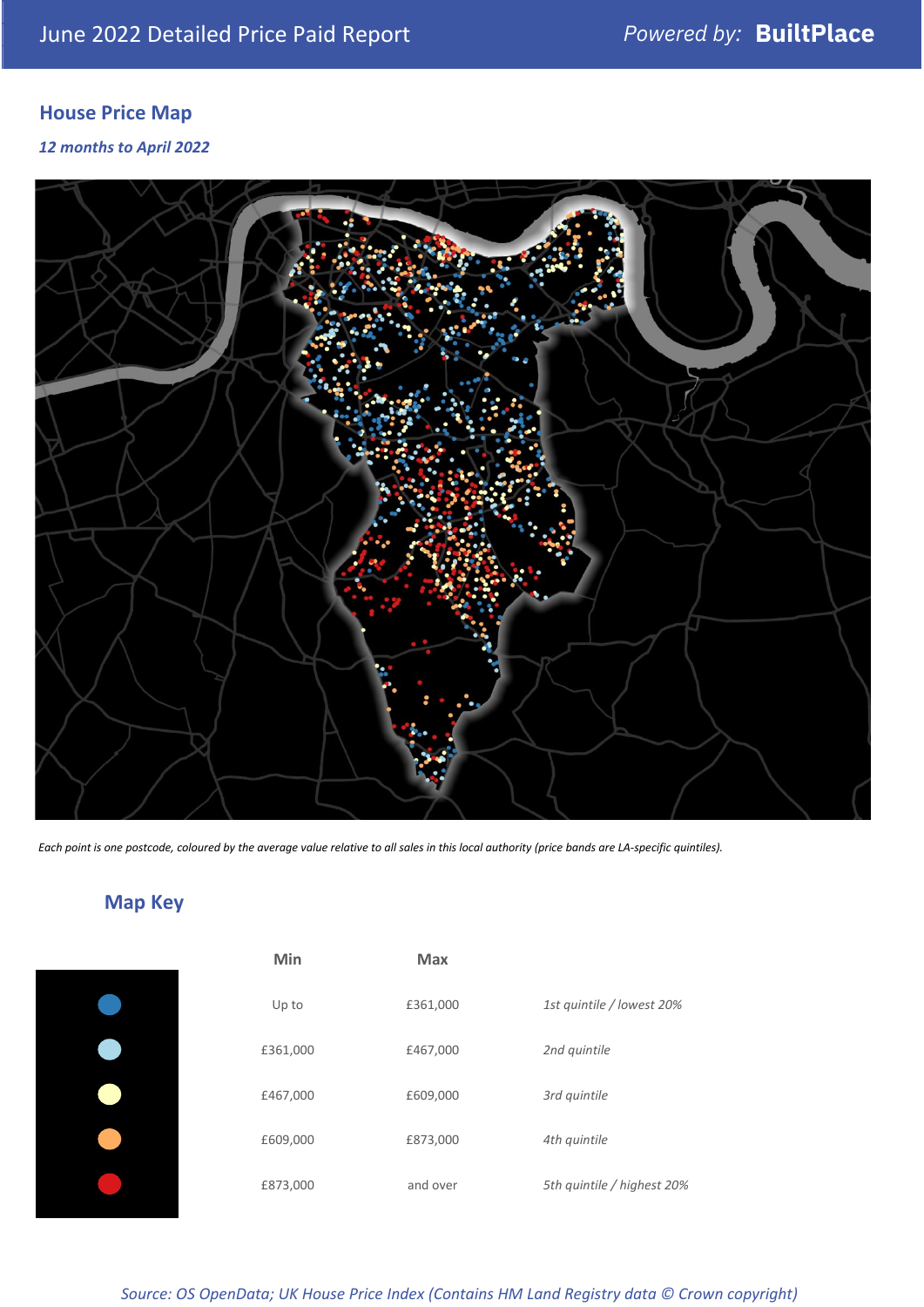## **Average House Price by Property Type**

#### *12 months to April 2022*



|                 | <b>New</b>           | <b>Second hand</b> |  |
|-----------------|----------------------|--------------------|--|
| <b>Flat</b>     | £671,829             | £500,523           |  |
| <b>Terraced</b> | No recorded<br>sales | £959,084           |  |
| Semi-detached   | No recorded<br>sales | £1,307,137         |  |
| <b>Detached</b> | No recorded<br>sales | £1,908,997         |  |

## **House Price Distribution by Year**

*All properties, by price band and calendar year (2020 = year to date)*

|                    | 1997 | 2002 | 2007 | 2012 | 2017 | 2019 | 2020 |
|--------------------|------|------|------|------|------|------|------|
| <b>Under £100k</b> | 62%  | 7%   | 0%   | 0%   | 0%   | 0%   | 0%   |
| £100-200k          | 30%  | 48%  | 22%  | 13%  | 3%   | 2%   | 3%   |
| E200-300k          | 6%   | 29%  | 34%  | 28%  | 5%   | 6%   | 8%   |
| £300-400k          | 2%   | 9%   | 20%  | 22%  | 15%  | 19%  | 21%  |
| £400-500k          | 0%   | 4%   | 12%  | 15%  | 21%  | 17%  | 15%  |
| £500k-1m           | 0%   | 3%   | 10%  | 18%  | 46%  | 43%  | 39%  |
| £1-2m              | 0%   | 0%   | 1%   | 3%   | 8%   | 11%  | 12%  |
| <b>Over £2m</b>    | 0%   | 0%   | 0%   | 0%   | 2%   | 2%   | 1%   |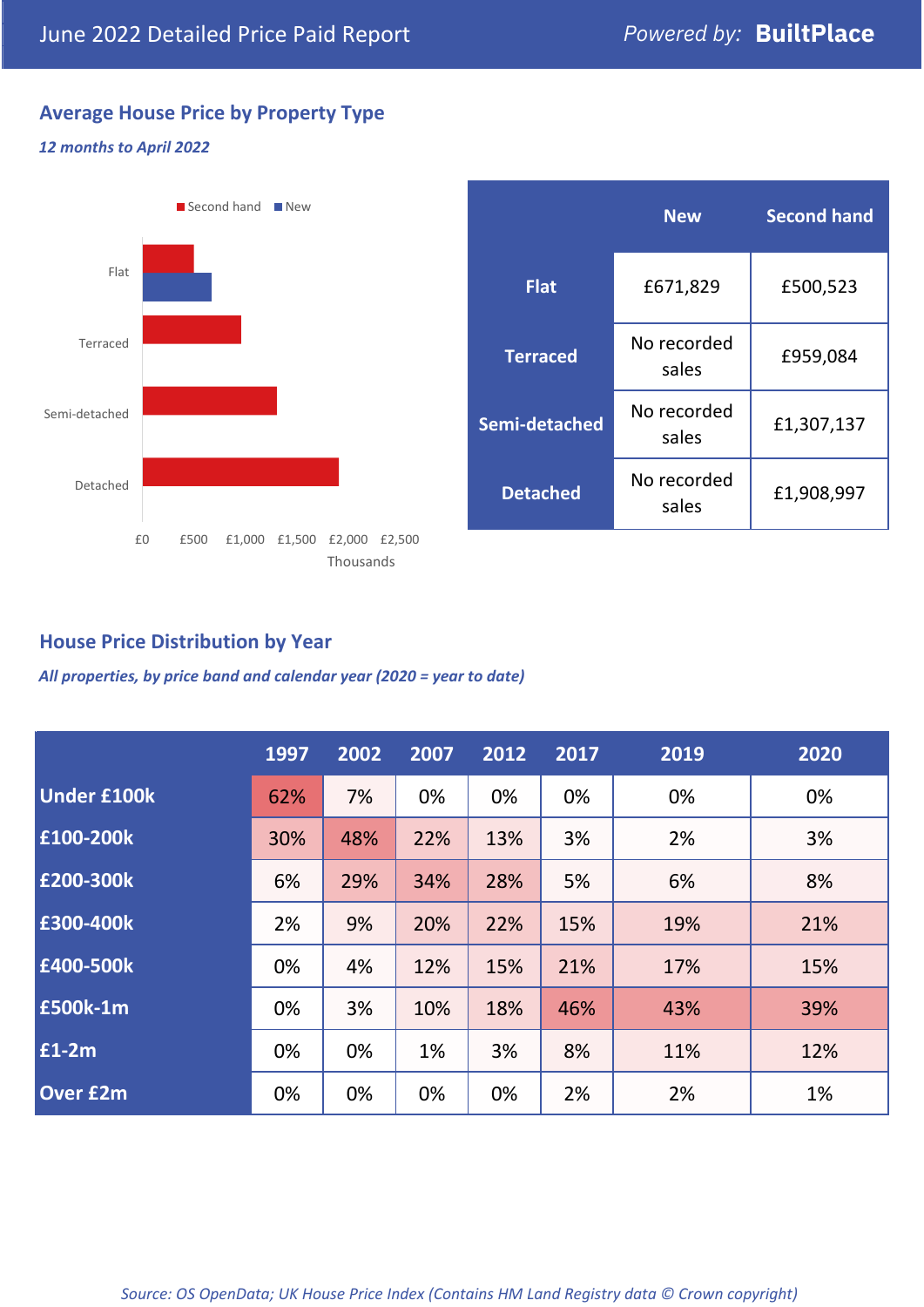## **Transactions (February 2022 data)**

*Annual Transactions, Indexed (2001-05 average = 100)*



There were 3,022 transactions in Southwark during the 12 months to February 2022. This is 62% of the average from 2001-05 and suggests activity is significantly below pre-downturn levels.

Transactions in Southwark have fallen by 24.3% since 2014, compared to changes of -21.3% for London and -7.7% for England.



#### *Cash and New Build Sales as % of Total, by Year*

*Note: The data on this page EXCLUDES transactions identified as transfers under a power of sale/repossessions, buy-to-lets (where they can be identified by a mortgage), and transfers to non-private individuals - i.e. it comprises only Land Registry 'A' data.*